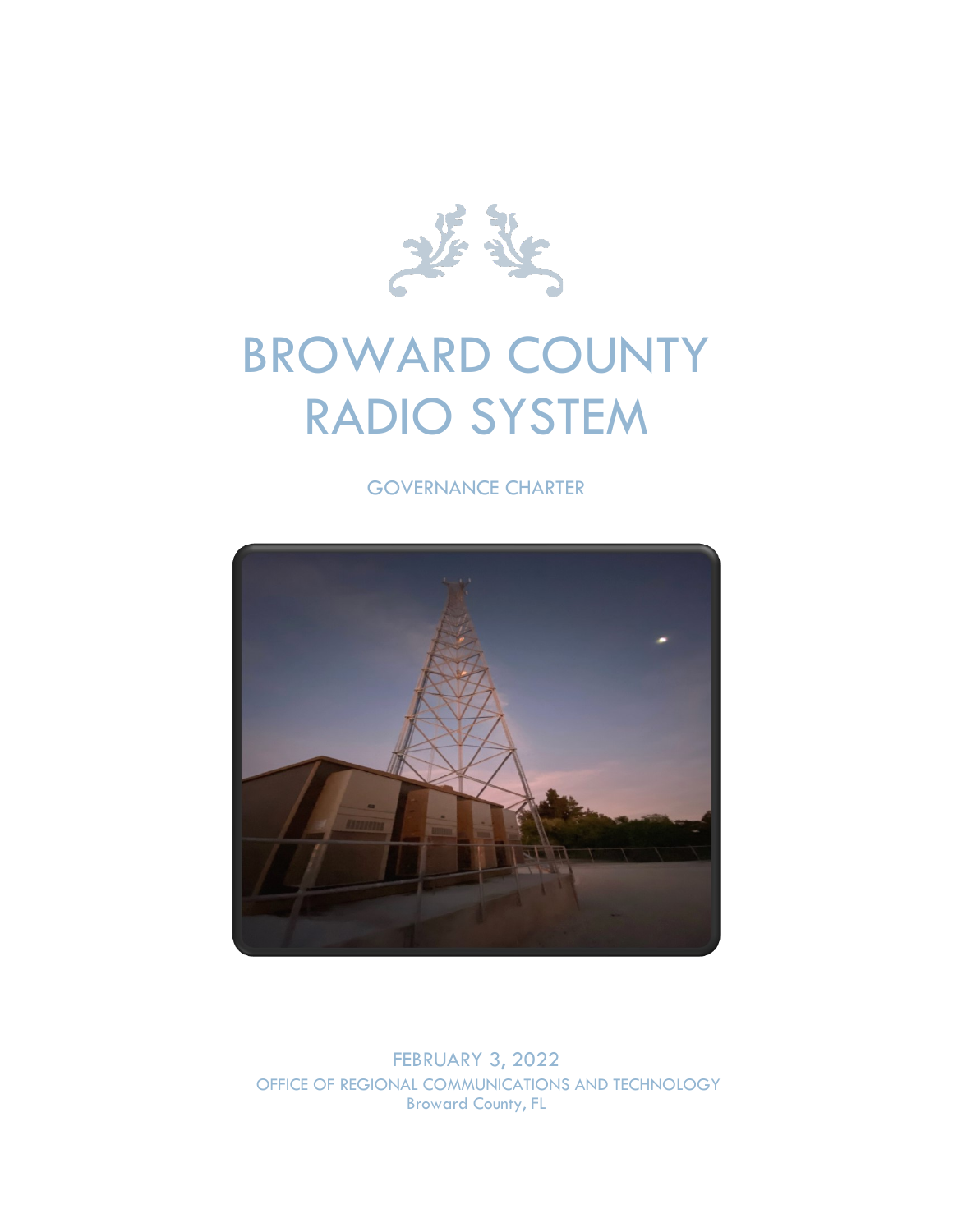# TABLE OF CONTENTS

<span id="page-1-0"></span>

| <b>INTRODUCTION</b>                             | $\overline{2}$ |
|-------------------------------------------------|----------------|
| <b>PURPOSE</b>                                  | 3              |
| <b>EMPOWERMENT AND AUTHORITY</b>                | 3              |
| <b>MISSION, VISION, GOALS AND OBJECTIVES</b>    | 3              |
| <b>GOVERNANCE BOARD STRUCTURE</b>               | 5              |
| Composition                                     | 5              |
| <b>Roles and Responsibilities</b>               | 6              |
| <b>Membership Requirements</b>                  | $\overline{7}$ |
| <b>ACCOUNTABILITY AND REPORTING INSTRUCTION</b> | 8              |
| <b>MEETING LOGISITICS</b>                       | 8              |
| <b>Meeting Location</b>                         | 8              |
| <b>Meeting Frequency</b>                        | 8              |
| <b>Methods to Communicate</b>                   | 8              |
| <b>Eligibility to Participate</b>               | 9              |
| <b>Meeting Format</b>                           | 8              |
| <b>CHANGE-MANAGEMENT PROCESS</b>                | 9              |
| <b>Change Management Process</b>                | 9              |
| <b>APPENDIX A</b>                               | 13             |
| <b>APPENDIX B</b>                               | 14             |
| <b>APPENDIX C</b>                               | 15             |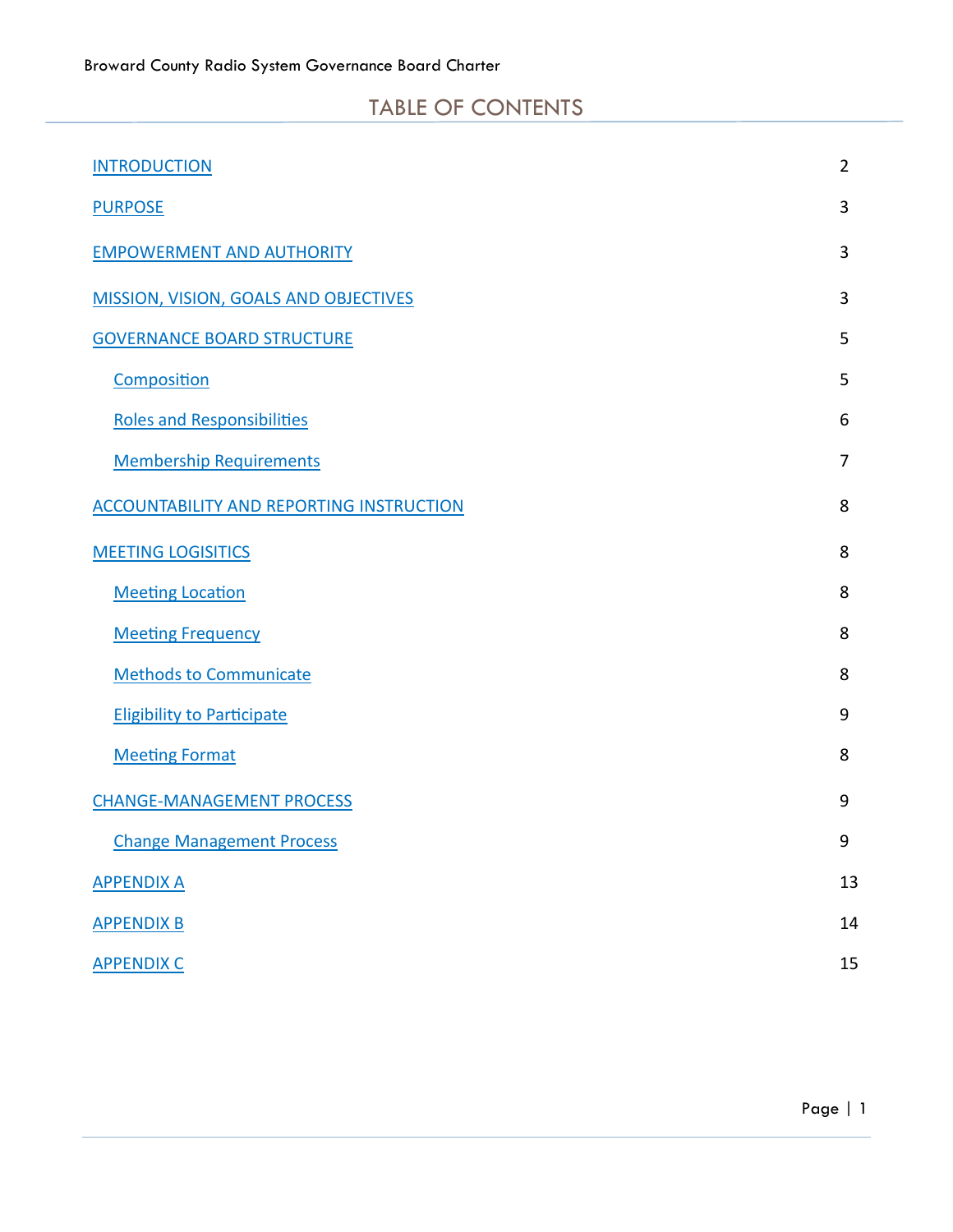# INTRODUCTION

The Broward County Radio Governance Board Charter will serve as the guiding document for all participating agencies utilizing the Broward County Public Safety 700MHz Trunked Radio System (BC-PSTRS). The BC-PSTRS Administrator allows subscriber agencies a modicum of independence to select features and functionalities within the subscriber radios and periphery equipment to meet their communications needs. As such, the Broward County Radio Governance Board (BC-RGB) is established to ensure system-wide configurations, use of future functionality, and interoperability plans are beneficial to the entire public safety radio stakeholder community. The BC-RGB's primary focus is to assure all users are positively benefit from the decisions of its members.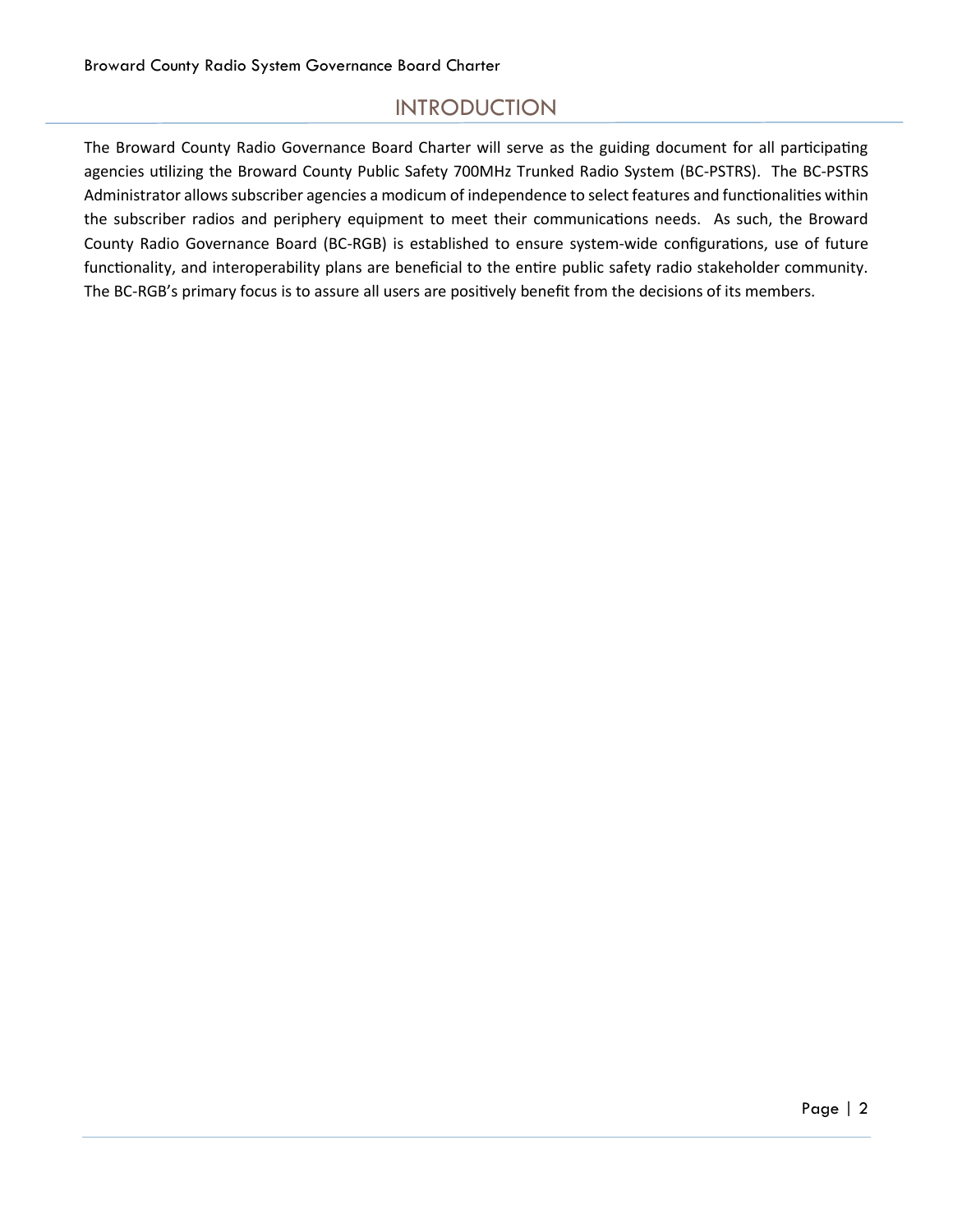# Radio System Governance Charter

# <span id="page-3-0"></span>PURPOSE

Identification of global issues and prioritization of key initiatives for the public safety radio system and its subscribers.

# <span id="page-3-1"></span>EMPOWERMENT AND AUTHORITY

All BC-RGB Chairpersons and Executive Sponsors are selected to represent their respective organizations' needs and desires pertaining to the public safety radio system. Each BC-RGB Executive Sponsor is empowered to make decisions on all public safety radio system matters which affect or potentially affect their public safety agencies. In the commission of those duties, the BC-RGB Chairpersons and Executive Sponsors have the right to cast vote on all matters put before the BC-RGB.

From time to time, items presented to the BC-RGB may require additional and specific subject matter experts from the subscriber agencies. The BC-RGB Executive Sponsors may use additional agency representatives to provide feedback, assist with research and policy development on a topic or task. Consequently, the BC-RGB Chairpersons and Executive Sponsors are supported by two sub-committees:

- Operations Sub-committee
- Technical Sub-committee

As the owner and administrator of the public safety trunked radio system contract, the Broward County Communications and Technology Division Director has the right to make final and binding decisions to assure the adherence to legal regulations, contractual obligations, and/or industry best practices to preserve the integrity of the radio system.

# <span id="page-3-2"></span>MISSION, VISION, GOALS AND OBJECTIVES

Mission: Delivering a public safety radio system with the utmost resiliency, ingenuity, and scalability to the first responders serving Broward County.

Vision: To conceptualize and bring to realization innovative, efficient, and reliable methods to gather, transport, and relay voice and data communications for public safety users every day.

## **Year 2022 Goals & Objectives:**

Goal 1: **Continuity** – Within 72 hours after a catastrophic event affecting the BC-PSTRS, an ICS 205 plan is prepared, while the public safety radio systems, inclusive of the "disaster recovery" deployable components, are inspected, triaged for repair, and made ready for users to communicate in their geographic location.

Goal 2: **Ingenuity** – Annually, the BC-RGB will acquire and assess the radio vendor's product roadmap and provide targeted feedback to include one or more of the following:

1) Items recommended for purchase,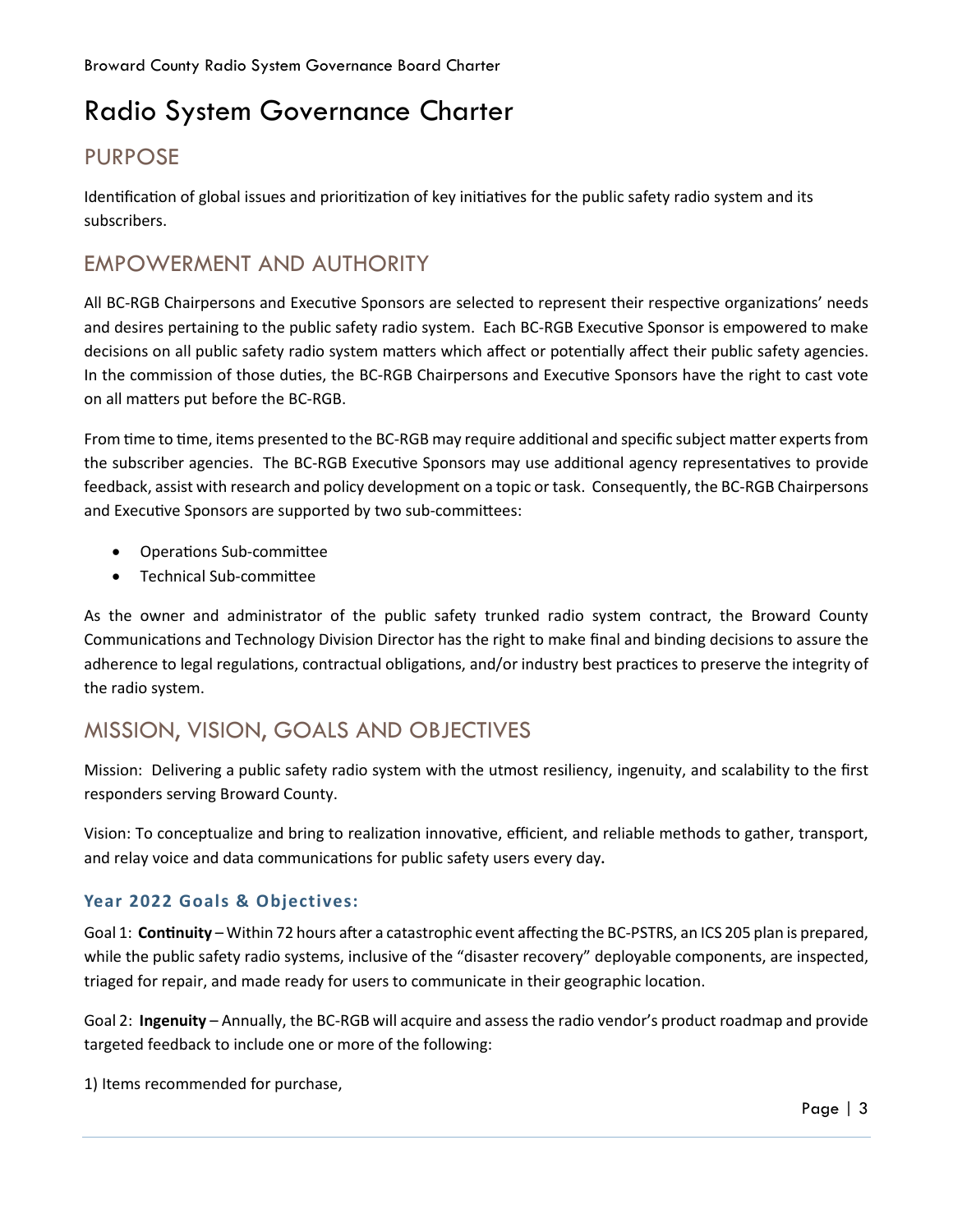2) Viability of product design,

3) Recommendations regarding how Broward County can optimize operations with the use of new product features/functionality.

Goal 3: **Scalability** – Through integration of broadband technology within the next 12 months, the BC-PSTRS infrastructure will include "Motorola's Smart Connect" capability, which allows certain devices to roam between traditional Land Mobile Radio (LMR) to Long-Term Evolution (LTE) technology.

Goal 4: **Reliability** – Annually, all public safety radio systems, inclusive of the "disaster recovery" deployable components and subscriber equipment, will undergo preventative maintenance to identify equipment deficiencies, prevent disrepair, and assure a continued state of readiness. Reports of the preventative maintenance activities will be supplied, from the subscriber agencies to the BC-RGB**,** at the fourth quarterly meeting of the calendar year.

Goal 5: **Efficiency** – Annually, radio etiquette and interoperability training will be incorporated into at least one discussion-based or operations-based exercise to solidify best practices during critical events.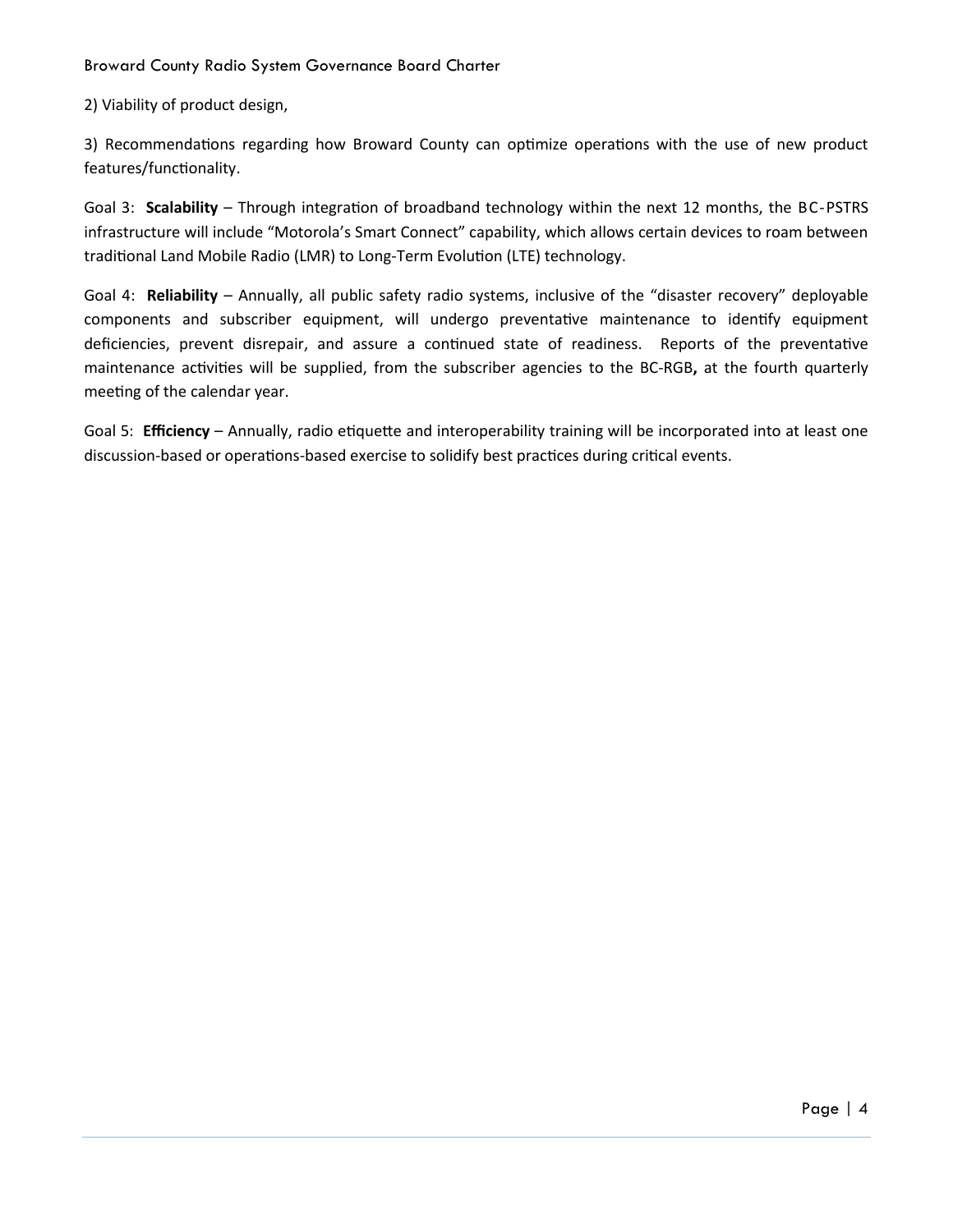# <span id="page-5-0"></span>BROWARD COUNTY RADIO SYSTEM GOVERANCE BOARD STRUCTURE:



## COMMITTEE MEMBERS AND REPRESENTATION:

#### <span id="page-5-1"></span>**Composition:**

**BC-RGB Chairperson:** The Chairperson is nominated by the Office of Communications and Technology Division and is a voting member.

Contact Information for BC-RGB Chairperson:

**Name:** José M. De Zayas Address: 1801 NW 64<sup>th</sup> Street, Fort Lauderdale, FL 33309 **Office Phone:** 954-357-8012 **Cellular Phone:** 954-770-8410 **E-mail Address:** JDEZAYAS@broward.org

**BC-RGB Co-Chairperson**: The Co-Chairperson is nominated by the Executive Sponsors and is a voting member. The Co-Chairperson receives one vote despite the dual role as an Executive Sponsor.

Contact Information for BC-RGB Co-Chairperson:

**Name:** John McNamara, City of Sunrise Fire Chief **Address:** 10440 W. Oakland Park Blvd, Sunrise, FL 33351 **Office Phone:** 954-746-3400 **E-mail Address:** JMcNamara@sunrisefl.gov

**Executive Sponsors:** Executive Sponsors are selected by the BC-PSTRS subscriber agencies and are voting members.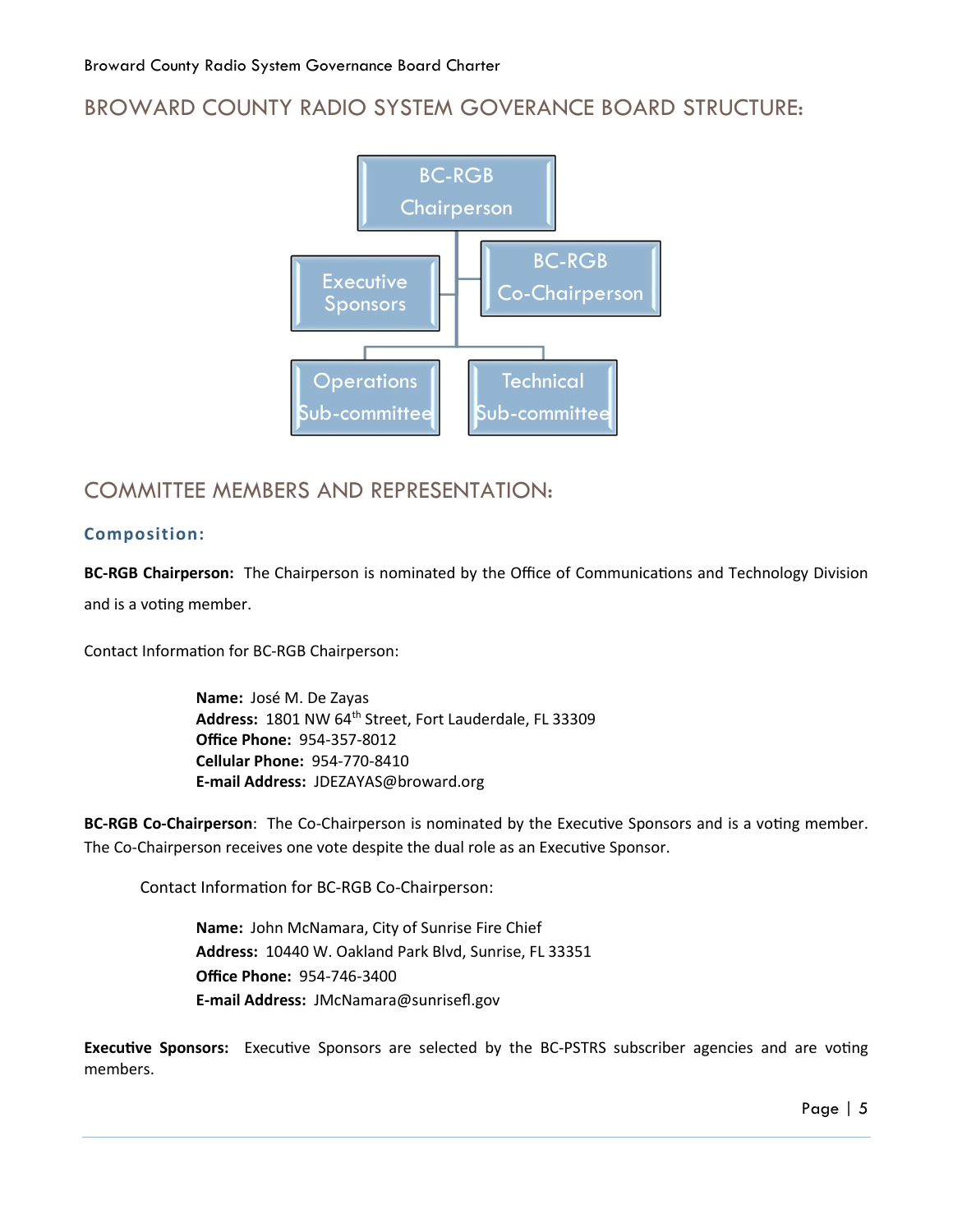#### **Sub-committee Members:**

- 1. Operations: Designee of the Executive Sponsors on an ad-hoc basis and are not voting members.
- 2. Technical: Designee of the Executive Sponsor on an ad-hoc basis and are not voting members.

*\*Review Appendix A and Appendix B for the complete roster of BC-RGB Members.*

#### <span id="page-6-0"></span>**Roles and Responsibilities:**

#### **BC–RGB Chairperson:**

- 1. Conducts the meetings of the BC-RGB and oversees the direct communication to and from all governance board members on all BC-RGB topics.
- 2. Guides the BC-RGB in accomplishing the mission, vision, goals, and objectives detailed in the charter and accordance with the established policies of the BC-RGB.
- 3. Ensures the BC-RGB members are fully oriented with the committees' objectives, deliverables, and roles/responsibilities at each BC-RGB meeting.
- 4. Ensures the BC-RGB members are cognizant and comprehend their individual tasks or assignments.
- 5. Ensures the BC-RGB works cooperatively and productively on all tasks assigned.
- 6. Ensures all committee members are aware of and adhere to the processes and deadlines for deliverables established by the BC-RGB.
- 7. Ensures the BC-RGB meets regularly as established by the Governance Charter which includes facilitating varying communication mediums to allow maximum participation during and in-between meeting dates.
- 8. Addresses repetitive absenteeism and non-productivity of any and all BC-RGB members.
- 9. Develops meeting agendas and voting ballots using the standard templates.
- 10. Ensure the BC-RGB agenda items are discussed thoroughly, motions are adjusted as necessary, and votes are taken and recorded at the meetings.
- 11. Ensures the meeting minutes are information rich and include consensus agreement and follow-up action items.
- 12. Works with the Executive Sponsors and Sub-committees to develop final reports, proposals, and supporting documentation for any item requiring dissemination to the agency stakeholders or BC-RGB voting.
- 13. Reviews the Governance Charter annually to ensure the information is relevant, up-to-date, and represents current industry best practices.
- 14. Ensures succession planning and training for new BC-RGB members.

#### **BC-RGB Co-Chairperson:**

- 1. Assists the BC-RGB Chairperson carry out all duties and responsibilities.
- 2. Takes on the duties and responsibilities of the BC-RGB Chairperson in his/her absence.

#### **Executive Sponsors:**

1. Must have agency empowerment to make decisions to support efforts to accomplish the mission, vision, goals, and objectives of BC-RGB.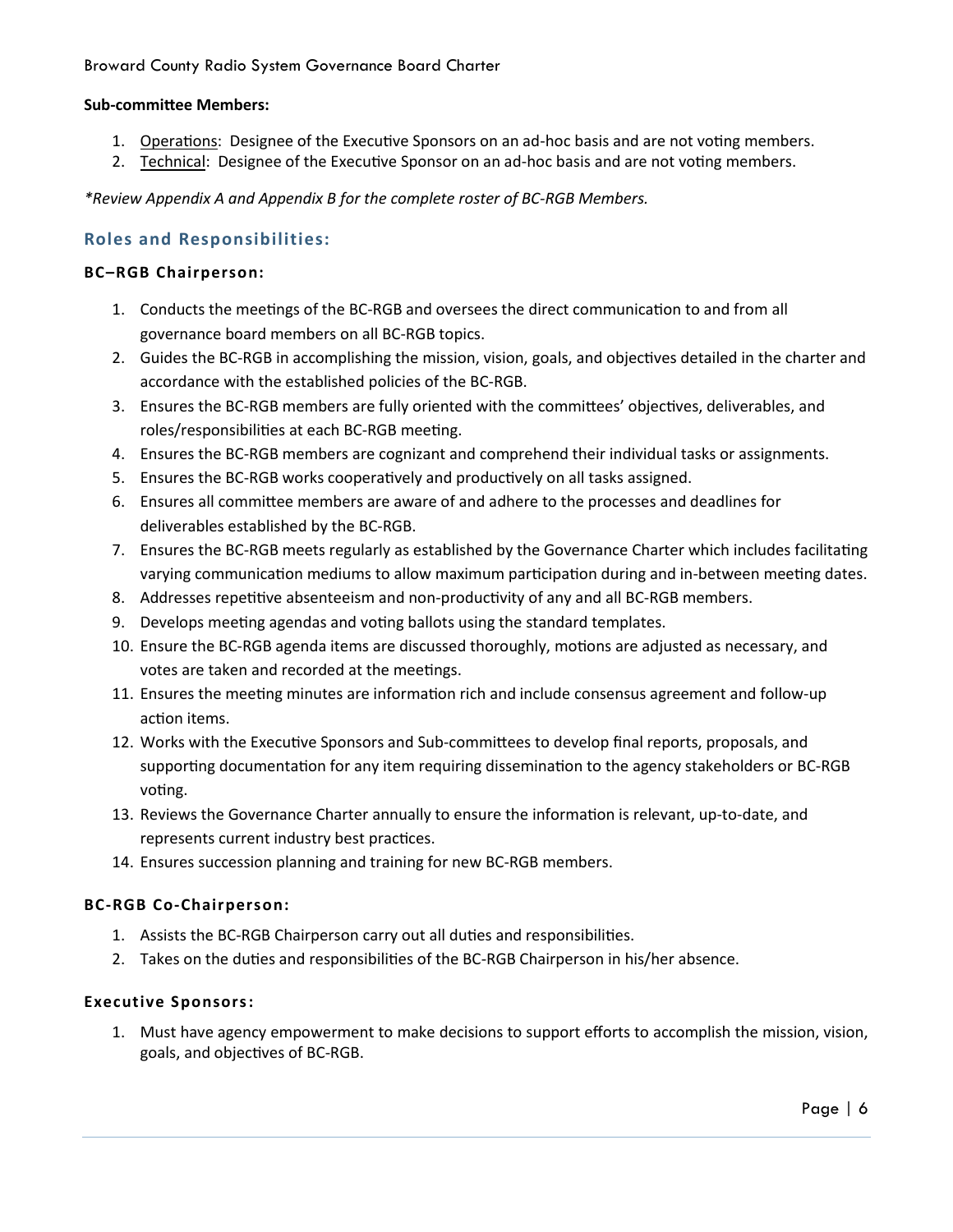- 2. Coordinates with their respective agency'sstakeholders to assure all financial and strategic planning, legal and deployment obligations are met in accordance with the expectations of the BC-RGB. In turn, the Executive Sponsors are expected to communicate relevant financial, legal, or strategic obstacles to the BC-RGB prior to commitment to any initiative.
- 3. Ensure the Executive Sponsor's agency is properly represented on all matters requiring a vote.
- 4. Must demonstrate the ability to work productively and cooperatively to achieve objectives and meet deadlines.
- 5. Endeavor to interact with the BC-RGB positively and regularly to assure comprehension and cohesiveness between all agencies and the BC-RGB initiatives.
- 6. Reviews the meeting minutes for all meetings to assure continuous knowledge of the BC-RGB progress on yearly initiatives and adoption of best practices.
- 7. Ensure regular updates are communicated to their respective agency's stakeholders by creating and utilizing an approved method of awareness messaging.

#### **Operational/Technical Sub-committee:**

- 1. As needed, the Operations and Technical Sub-committees will be formed to offer technical knowledge and/or experience related to proposed changes or enhancements presented to or by the BC-RGB.
- 2. Coordinates with the Executive Sponsors and BC-RGB Chairpersons to ensure all documentation such as: final reports, white papers, proposals, and supporting literature are developed and disseminated to the BC-RGB in a professional, legible, and timely manner thus allowing the BC-RGB to render educated decisions.
- 3. Responsibly and objectively reviews radio system operability, features, and functionality for the good of the agency *and* the entire public safety community. All recommendations from the sub-committee must be thoroughly and comprehensively researched and supported by empirical data and/or true-to-life experiences.

#### <span id="page-7-0"></span>**Membership requirements:**

- 1. The Executive Sponsors' agencies must have an executed Regional Inter-local Agreement with the Broward County Communications and Technology Division.
- 2. Must be a subscriber agency of the BC-PSTRS or a partnering agency within Broward County.

\**See Appendix A and Appendix B for the entire agency roster*.

## <span id="page-7-1"></span>ACCOUNTABILITY AND REPORTING INSTRUCTION:

The BC-RGB will report all agenda items to their respective agencies, after each meeting, ensuring all stakeholders are kept regularly apprised of operational decisions and technological advancements for the safety and efficiency of all public safety personnel. Typical points to be discussed and relayed to agency stakeholders are:

- 1. Trending issues resulting in repetitive open tickets with the radio system vendor and mitigation strategies
- 2. Project statuses for the Operations and Technical Subcommittees
- 3. Upcoming yearly initiatives for the BC-RGB
- 4. Interlocal agreement status and renewal dates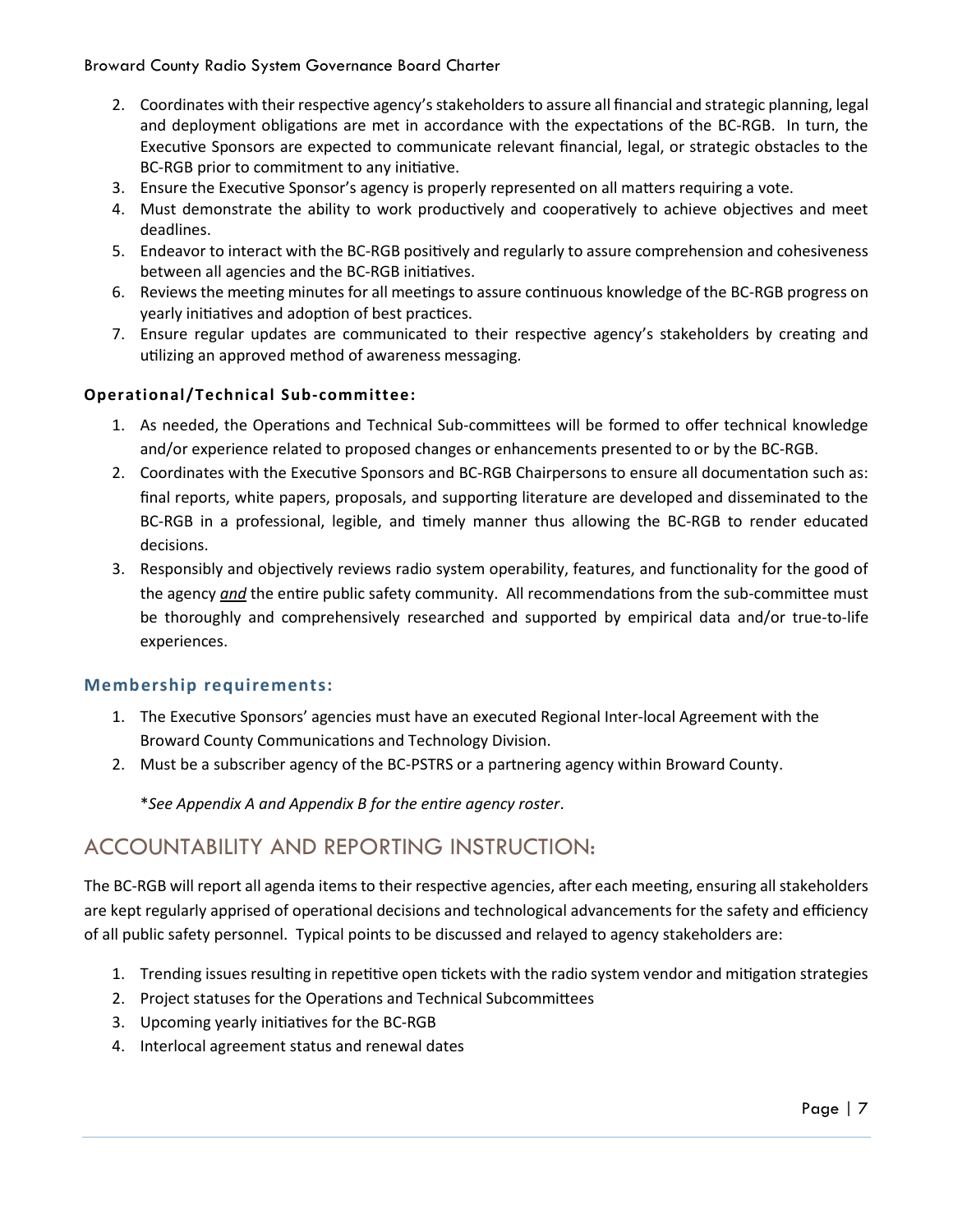# <span id="page-8-0"></span>MEETING LOGISITICS

#### <span id="page-8-1"></span>**Meeting location:**

BC-RGB meetings will be held at the Broward County Emergency Operations Center (EOC) or via virtual meeting platforms (Microsoft Teams, Zoom, Google Meets, etc.).

The address for the Broward County EOC is:

201 NW 84<sup>th</sup> Avenue Planation, Florida 33324 Room: 332B

#### <span id="page-8-2"></span>**Meeting frequency:**

The BC-RGB will meet on a quarterly basis or based on the urgency and priority of projects under the BC-RGB's purview.

#### <span id="page-8-3"></span>**Methods to Communicate:**

When unable to attend the meetings at the Broward EOC, participants may also use the Virtual Meeting link, which will be provided in advance of each meeting.

Items requiring the immediate attention of the BC-RGB can be handled via e-mail or intermediate conference calls with the required parties.

#### <span id="page-8-4"></span>**Eligibility to Participate:**

The BC-RGB Executive Sponsors must attend at least two quarterly meetings (in-person) unless exigent circumstances arise. Executive Sponsors may have two absences, per year, before a replacement is required. BC-RGB Executive Sponsors are encouraged to communicate meeting absences to the BC-RGB Chairpersons prior to the date of the meeting. The advance notice is required for excusal and continued consideration of eligibility to participate as an Executive Sponsor or sub-committee member.

#### <span id="page-8-5"></span>**Meeting Format:**

The BC-RGB meetings will adhere to the following format:

- 1. Welcome
- 2. Roll Call or Sign-In verification
- 3. Announcements
- 4. Approval of Previous Meeting Minutes
- 5. Agency Project Updates
- 6. Voting Matters
- 7. Review of all Completed, In-Progress, or Pending Issues or Initiatives
- 8. Review of outstanding sub-committee deliverables and deadlines
- 9. New Issues/Business
- 10. Meeting Adjournment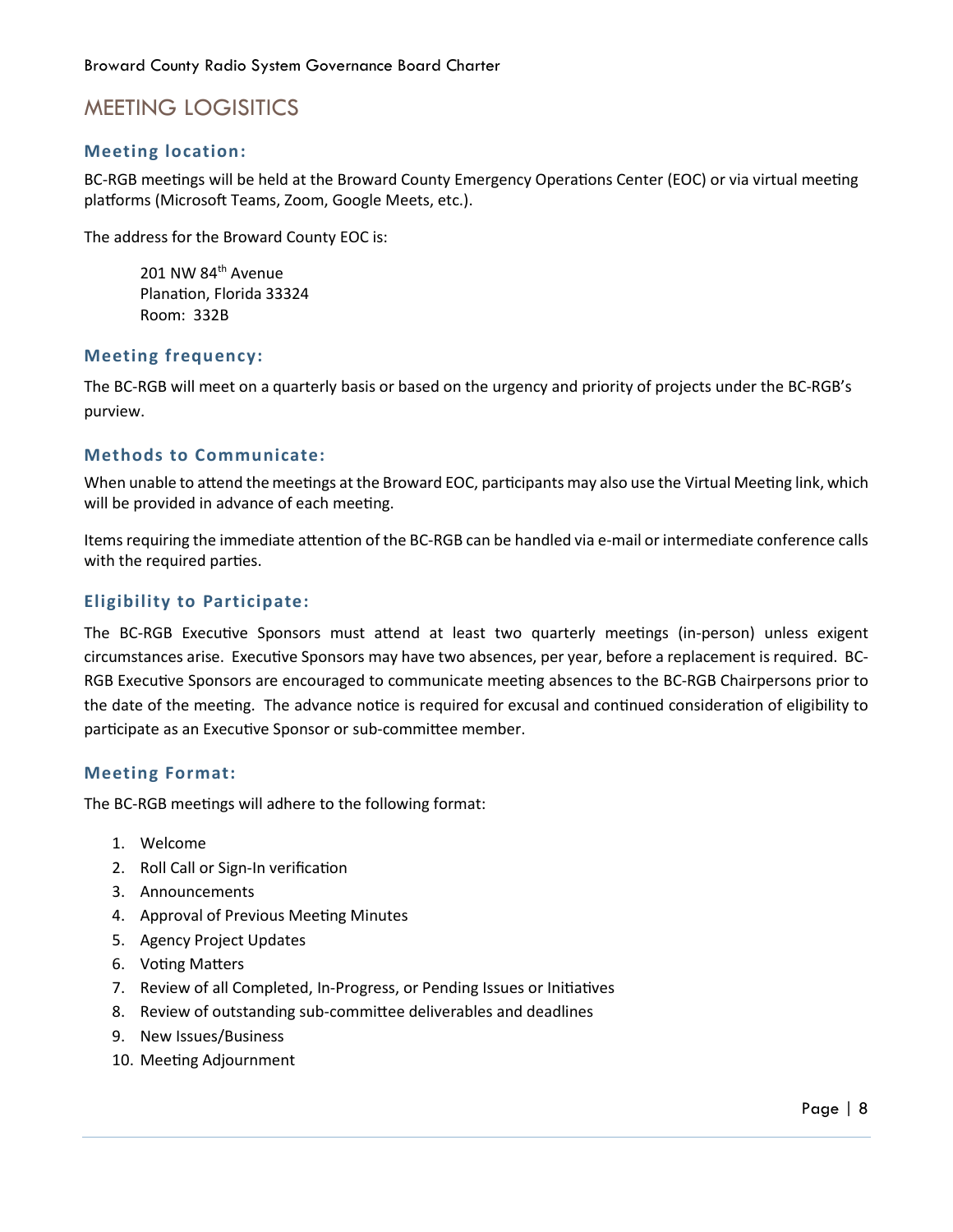# <span id="page-9-0"></span>CHANGE MANAGEMENT PROCESS OVERIVIEW

Initial Reporting: Executive Sponsors may bring matters requiring the BC-RGB to initiate the Change Management Process in any of the following formats:

- 1. Introduce the item as new business item at BC-RGB meeting,
- 2. Send an e-mail to the Chairperson(s),
- 3. Direct conversation with the Chairperson(s), with clear articulation that the issue is to be formalized as an item for the BC-RGB.

If an issue is brought forward outside of the BC-RGB meeting, the Chairperson(s) will put the matter forward as new business and captured as an issue in the meeting minutes. The minutes will be published to the BC-RGB, and the Change Management procedures will be initiated.

The BC-RGB is responsible for overseeing and managing issues and risk assessment of issues identified by the agency stakeholders. Issues are defined as a harmful or critical incident or situation that is imminent or has occurred; whereas risk is a probable and likely event or action which can have negative impacts on the radio system or its subscribers. For the purposes of this document, issues and risks will be handled via the same process. Any issue or risk identified by the agency stakeholders must meet the following criteria to be brought to the BC-RGB's attention:

- 1. The issue's resolution to the issue is unknown and must be researched for adoption by the BC-RGB
- 2. The issue's resolution is lacking agreement among stakeholders.
- 3. The issue is highly visible or involves external stakeholders.
- 4. The issue has critical deadlines or project constraints which cannot be missed or extended. Thus, strict oversight is required.
- 5. The results of the project of initiative results are irreversible and or historic. Thus, the rationale and activities which led the decision-making process must be captured.
- 6. The issue, when unattended, can impede the project's or initiative's progress or completion.

## <span id="page-9-1"></span>**Change Management Process:**

## **Initial Identification of an Issue:**

Any member of the BC-RGB can identify an issue or risk. Once the issue or risk has been vetted using the foregoing criteria, it is added to the BC-RGB Initiative Log with the following data points:

- 1. Status of the Issue throughout the life cycle:
	- a. New
	- b. Active
	- c. Pending Further Review
	- d. On-Hold
	- e. Pending vote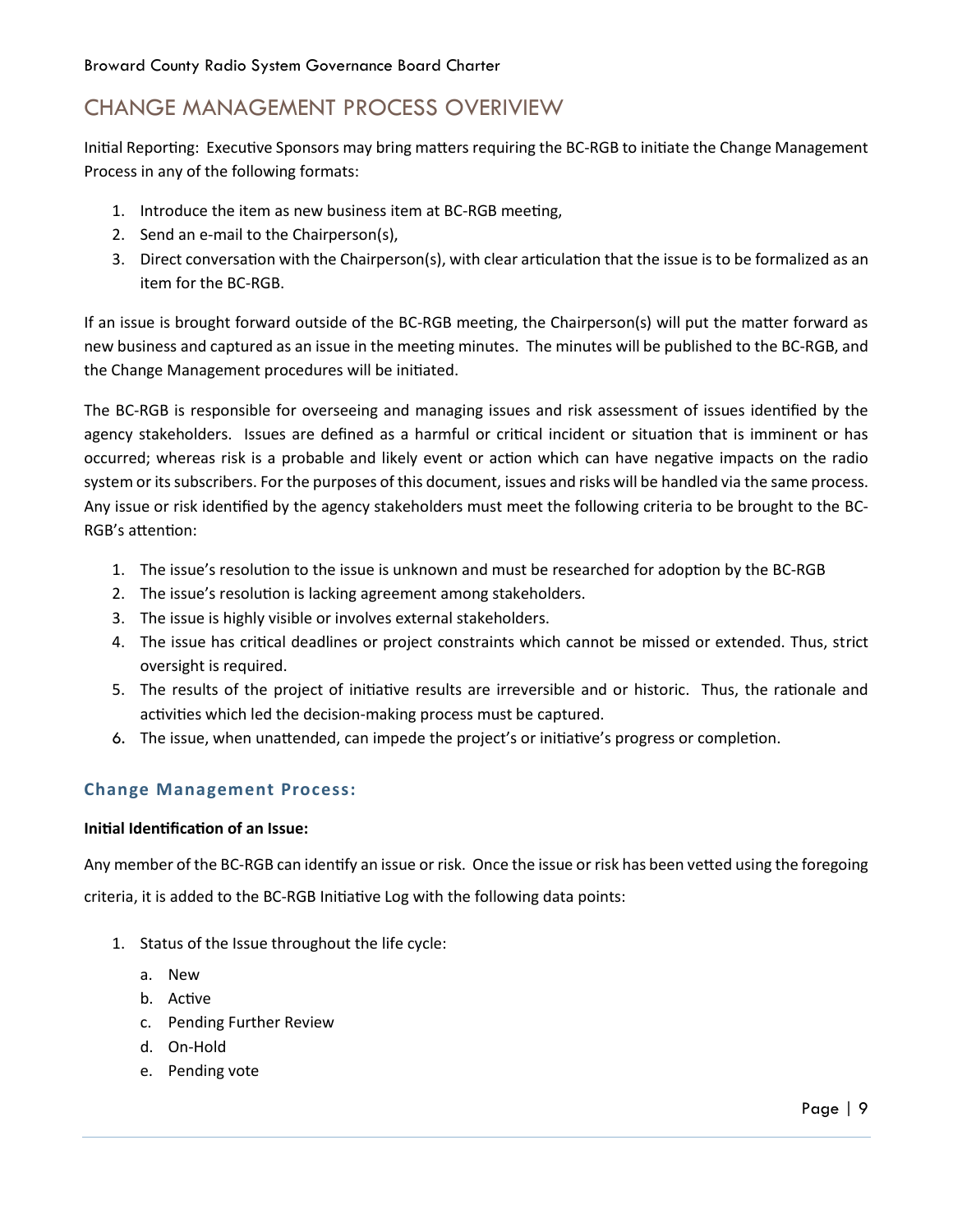- f. Closed
- g. Information only
- h. Archived
- 2. Date the issue was identified
- 3. Originator Agency and Executive Sponsors of the issue
- 4. Owner Lead Contact for Issue Resolution.
- 5. Classification of the Issue or Risk
	- a. Customization to radio system
	- b. Modification of radio system
	- c. Policy decision for BC-RGB
	- d. Interface problem
	- e. Software problem
	- f. Hardware problem
	- g. Tower site problem
	- h. Research and development
- 6. Priority Level (High, Medium, or Low)
	- a. High Must be addressed by next meeting date
	- b. Medium Must be addressed as a yearly initiative
	- c. Low Can be added to the scope of the following year's goals and objectives
- 7. Deliverables associated with resolution
- 8. Due dates for deliverables
- 9. Area(s) of impact (Costs, Resources, and Time)
- 10. Results once the resolution has been implemented
- 11. Additional comments of value in resolving the issue

#### **Managing the Life Cycle of an Issue:**

Once an issue is logged, the following action can be taken:

- 1. Start and maintain the documentation regarding the level of effort to complete the initiative or deliverable.
- 2. The issue's status can be changed with the approval of the BC-RGB Chairpersons.
- 3. The issue's priority levels can be changed with the approval of the BC-RGB Chairpersons.
- 4. The deliverable dates can be changed.
- 5. The issue can appropriately disposed when votes are not required.

#### **Closing an Issue:**

To close an issue, the BC-RGB Initiative Log must be updated with the following data points:

- 1. Date the issue was closed
- 2. Change the status of the issue to closed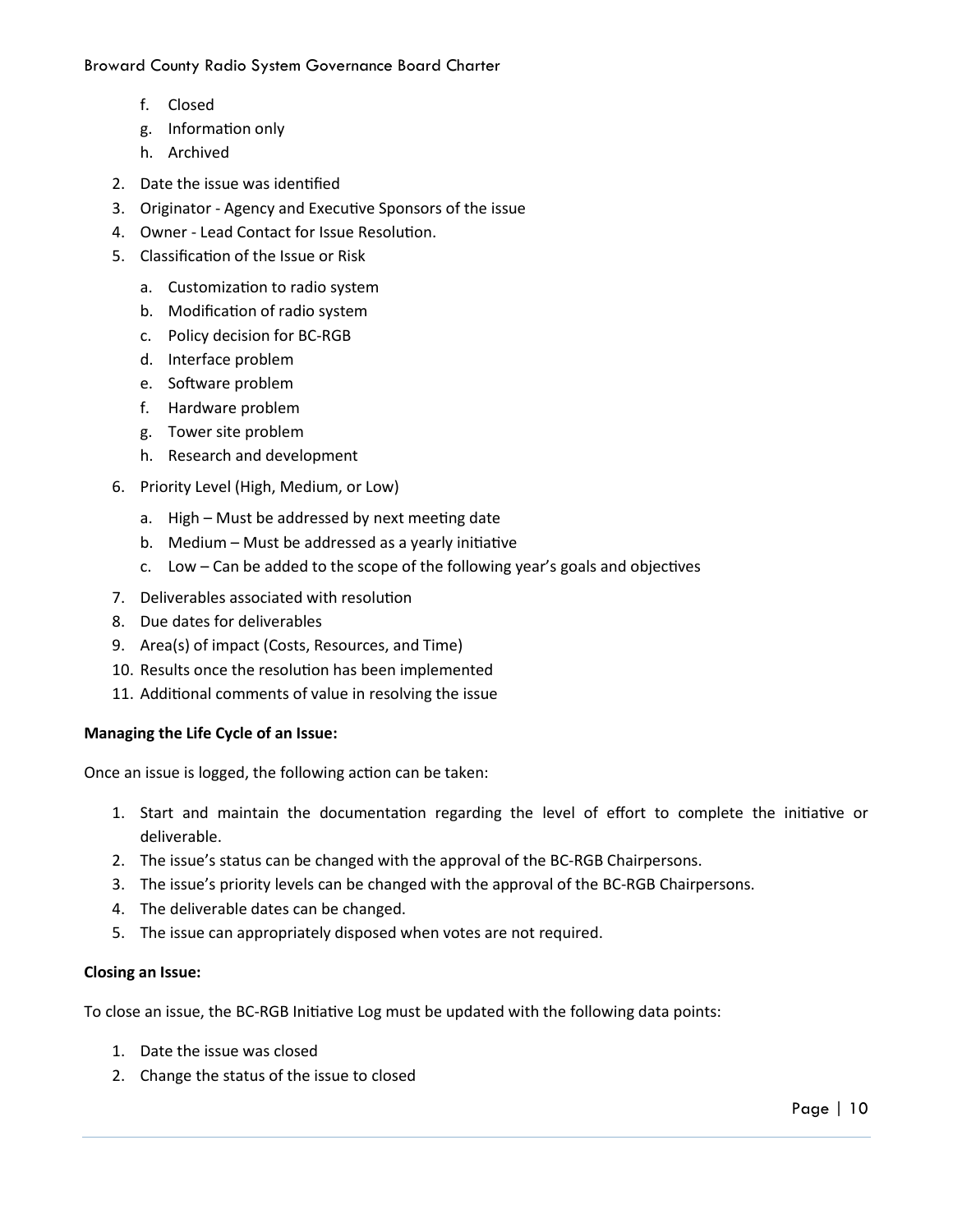- 3. Review and finalize all action taken to resolve the issue
- 4. \*After 90 business days, the issue will be listed as "Archived" and will not be reviewed at the next BC-RGB meeting.
- 5. Once an issue has completed its Change Management Process Life Cycle, the issue will be presented to the BC-RGB for voting, final disposition, and closeout. If the issue was originally classified as information only, the voting process is not required.

#### **Voting Process:**

Issues/Items requiring consensus from the BC-RGB will be cycled through to the voting process. The issue/item will be listed as "Pending Vote."

**Comment Period**: An agenda, describing all voting matters, will be provided to each Agency Executive Sponsor ten (10) business days in advance of the voting period. Executive Sponsors are expected to conduct a final review and raise any discussion items to the BC-RGB Chairperson(s) during the comment period. If the comments reveal *new* concerns, the issue will be re-categorized as "Pending Further Review" and go through the Change Management Process Life Cycle again.

If no new concerns are documented and the comment period has elapsed, the item will be presented for vote at the next quarterly BC-RGB meeting.

**Voting Period**: Voting will take place during the BC-RGB meeting. To assure a quorum on an issue, the Chairperson(s) may also elect to extend the voting period for ten (10) business days after the quarterly meeting. Votes during the extension period will be captured electronically and submitted to the BC-RGB Chairperson or designee.

\*Proxy: The Executive Sponsor may designate a representative to cast a vote when he/she is unavailable during the voting period**.** Executive Sponsors should provide the BC-RGB Chairpersons with two-hours advance notice of the voting period of their intent to use a proxy. Notification should include the contact information of the proxy. Should an Executive Sponsor fail to attend a meeting or assign a proxy with proper notification, the Executive Sponsor will forfeit their right to vote, if a quorum is otherwise available.

#### **Voting Submission Process**:

- 1. Using the County's standard template, the BC-RGB Chairperson(s) or designee will draft a voting ballot for the issue. \**See Appendix C - "Voting Ballot"*
- 2. If necessary, the BC-RGB Chairperson or designee will also provide an accompanying Change Management Request (CMR) to denote the level of effort and impact required to implement the resolution to the issue.
- 3. The Executive Sponsors will receive the voting ballot, in-person or via their designated email address
- 4. Executive Sponsors/Proxy will return the completed ballot to the BC-RGB Chairperson or designee. If voting is extended beyond the BC-RGB meeting, the voting period will end at the close of the tenth business day (5:00pm). All electronic submissions must be returned by the close of the voting period.
- 5. An issue is considered to have passed when receiving approval from the quorum of voting members.
	- a. A quorum is defined as the majority of the voting members.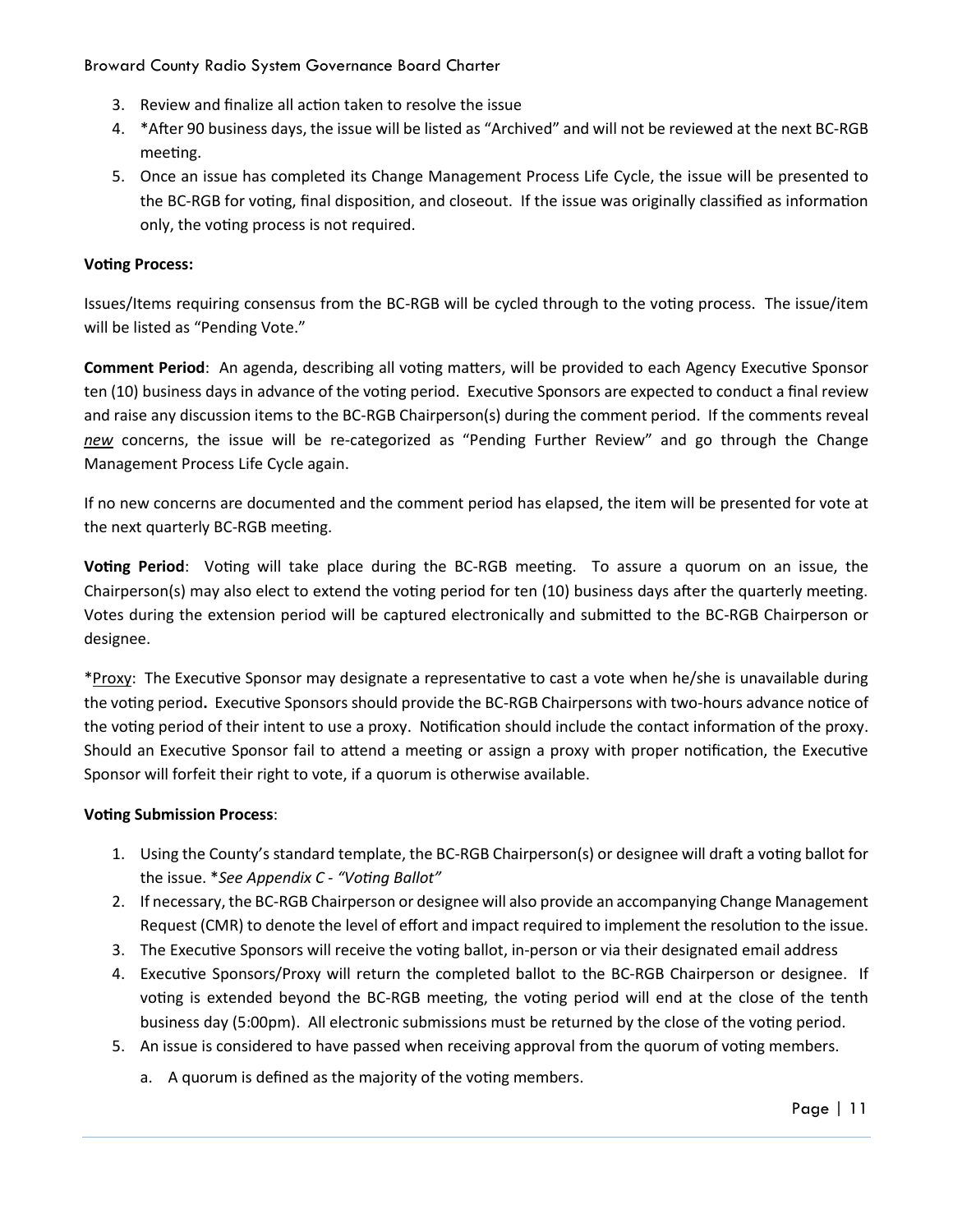- b. Each Executive Sponsor is allowed one vote per issue.
- c. Votes are accepted when delivered by the prescribed means (electronically and/or in-person) at the designated time and place.
- 6. The issue resolution will be implemented at the earliest convenient date as agreed upon by the BC-RGB.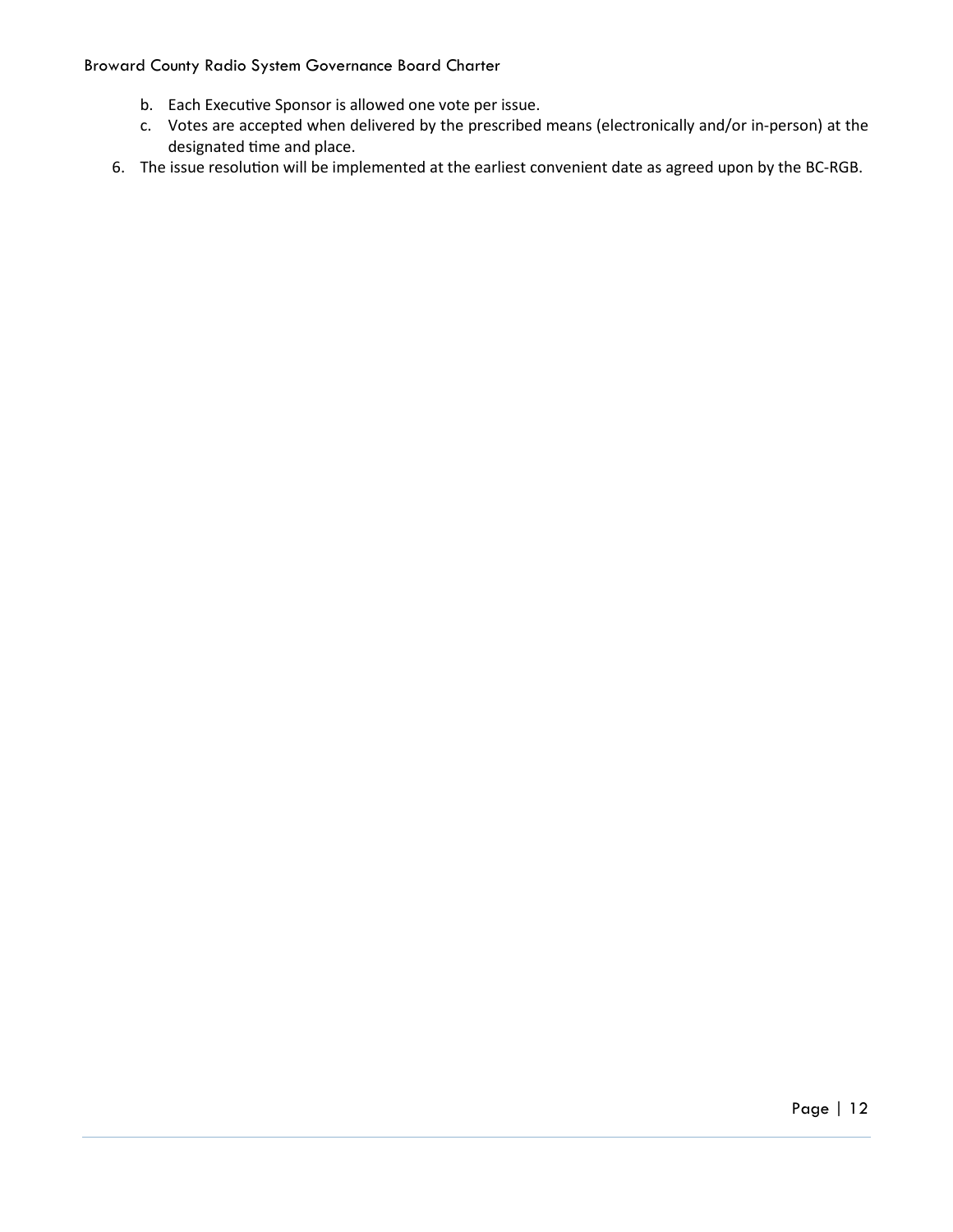## APPENDIX A

## <span id="page-13-0"></span>**Fire Rescue BC-RGB Membership Roster:**

|                                               |                                       | FIRE RESCUE RADIO GOVERNANCE BOARD |                       |                                                      |
|-----------------------------------------------|---------------------------------------|------------------------------------|-----------------------|------------------------------------------------------|
| <b>AGENCY NAME</b>                            | <b>V</b> MEMBER STATUS <b>V</b> TITLE |                                    | $\nabla$ NAME         | <b>V CONTACT E-MAIL</b><br>$\boldsymbol{\mathrm{v}}$ |
| <b>Broward Sheriff Fire Rescue</b>            | <b>Executive Sponsor</b>              | Chief                              | Michael Kane          | Michael_Kane@sheriff.org                             |
| <b>Broward Sheriff Fire Rescue</b>            | <b>Executive Sponsor</b>              | Chief                              | <b>Timothy Keefe</b>  | Timothy Keefe@Sheriff.Org                            |
| <b>Coconut Creek Fire Rescue</b>              | <b>Executive Sponsor</b>              | Chief                              | Jeff Gary             | jgary@coconutcreek.net                               |
| <b>Coconut Creek Fire Rescue</b>              | Open                                  |                                    |                       |                                                      |
| <b>Coral Springs-Parkland Fire Department</b> | <b>Executive Sponsor</b>              | Chief                              | <b>Mike Mosher</b>    | mmoser@coralsprings.org                              |
| Coral Springs-Parkland Fire Department Open   |                                       |                                    |                       |                                                      |
| <b>Davie Fire Rescue Department</b>           | <b>Executive Sponsor</b>              | Chief                              | <b>Frank Suriano</b>  | fsuriano@davie-fl.gov                                |
| <b>Davie Fire Rescue Department</b>           | <b>Executive Sponsor</b>              | Chief                              | <b>Chris Abramczk</b> | cabramczyk@davie-fl.gov                              |
| <b>Davie Fire Rescue Department</b>           | Representative                        |                                    | <b>Andrew Roberts</b> | aroberts@davie-fl.gov                                |
| <b>Fort Lauderdale Fire Rescue</b>            | <b>Executive Sponsor</b>              | Chief                              | Douglas Stanley       | dstanley@fortlauderdale.gov                          |
| <b>Fort Lauderdale Fire Rescue</b>            | <b>Executive Sponsor</b>              | Chief                              | <b>Stewart Ahearn</b> | sahearn@fortlauderdale.gov                           |
| <b>Hollywood Fire Rescue</b>                  | <b>Executive Sponsor</b>              | Chief                              |                       | MMiller@hollywoodfl.org                              |
| <b>Hollywood Fire Rescue</b>                  | <b>Executive Sponsor</b>              | Chief                              |                       | PMoore@hollywoodfl.org                               |
| <b>Lauderhill Fire Rescue</b>                 | <b>Executive Sponsor</b>              | Chief                              | Jeff Levy             | jlevy@lauderhill-fl.gov                              |
| <b>Lauderhill Fire Rescue</b>                 | <b>Executive Sponsor</b>              | Chief                              | <b>Robert Torres</b>  | robtorres@lauderhill-fl.gov                          |
| <b>Lighthouse Point Fire Rescue</b>           | <b>Executive Sponsor</b>              | Chief                              | <b>Jeff Moral</b>     | jmoral@lighthousepoint.com                           |
| <b>Lighthouse Point Fire Rescue</b>           | <b>Executive Sponsor</b>              | Chief                              | <b>Tony Long</b>      | tlong@lighthousepoint.com                            |
| <b>Margate Coconut Creek Fire Rescue</b>      | <b>Executive Sponsor</b>              | Chief                              | Luis Vilar            | lvillar@margatefl.com                                |
| <b>Margate Coconut Creek Fire Rescue</b>      | Open                                  |                                    |                       |                                                      |
| <b>Miramar Fire Rescue Department</b>         | <b>Executive Sponsor</b>              | Chief                              | <b>Ed Dodge</b>       | EMDodge@miramarfd.org                                |
| <b>Miramar Fire Rescue Department</b>         | Open                                  |                                    |                       |                                                      |
| <b>North Lauderdale Fire Rescue</b>           | <b>Executive Sponsor</b>              | Chief                              | John Sucher           | jsucher@nlauderdale.org                              |
| <b>North Lauderdale Fire Rescue</b>           | <b>Executive Sponsor</b>              | Chief                              | <b>David Sweet</b>    | dsweet@nlauderdale.org                               |
| <b>Oakland Park Fire Rescue</b>               | <b>Executive Sponsor</b>              | Chief                              | Stephen Krivjanik     | stephenk@oaklandparkfl.gov                           |
| <b>Oakland Park Fire Rescue</b>               | <b>Executive Sponsor</b>              | Chief                              | <b>John Preston</b>   | johnp@oaklandparkfl.gov                              |
| <b>Pembroke Pines Fire Rescue</b>             | <b>Executive Sponsor</b>              | Chief                              | Jason Pindell         | jpindell@ppines.com                                  |
| <b>Pembroke Pines Fire Rescue</b>             | <b>Executive Sponsor</b>              | Chief                              | Marcelino Rodriguez   | marrodriguez@ppines.com                              |
| <b>Plantation Fire Department</b>             | <b>Executive Sponsor</b>              | Chief                              | Don Todd              | Dtodd@psd.plantation.org                             |
| <b>Plantation Fire Department</b>             | Open                                  |                                    |                       |                                                      |
| Pompano Beach Fire Rescue                     | <b>Executive Sponsor</b>              | Chief                              | Chad Brocato          | Chad.Brocato@copbfl.com                              |
| Pompano Beach Fire Rescue                     | <b>Executive Sponsor</b>              | Chief                              | <b>Steven Hudson</b>  | Steve.Hudson@copbfl.com                              |
| <b>Seminole Tribe of Florida</b>              | <b>Executive Sponsor</b>              | Public Safety Comm. Engineer       | Jeff Kozdron          | jeffreykozdron@semtribe.com                          |
| <b>Sunrise Fire Rescue</b>                    | *Co-Chairperson                       | Chief                              | John McNamara         | jmcnamara@sunrisefl.gov                              |
| <b>Sunrise Fire Rescue</b>                    | <b>Executive Sponsor</b>              | Chief                              | Noel Santiago         | nsantiago@sunrisefl.gov                              |
| <b>Tamarac Fire Rescue</b>                    | <b>Executive Sponsor</b>              | Chief                              | Michael Annese        | Michael.Annese@tamarac.org                           |
| <b>Tamarac Fire Rescue</b>                    | Open                                  |                                    |                       |                                                      |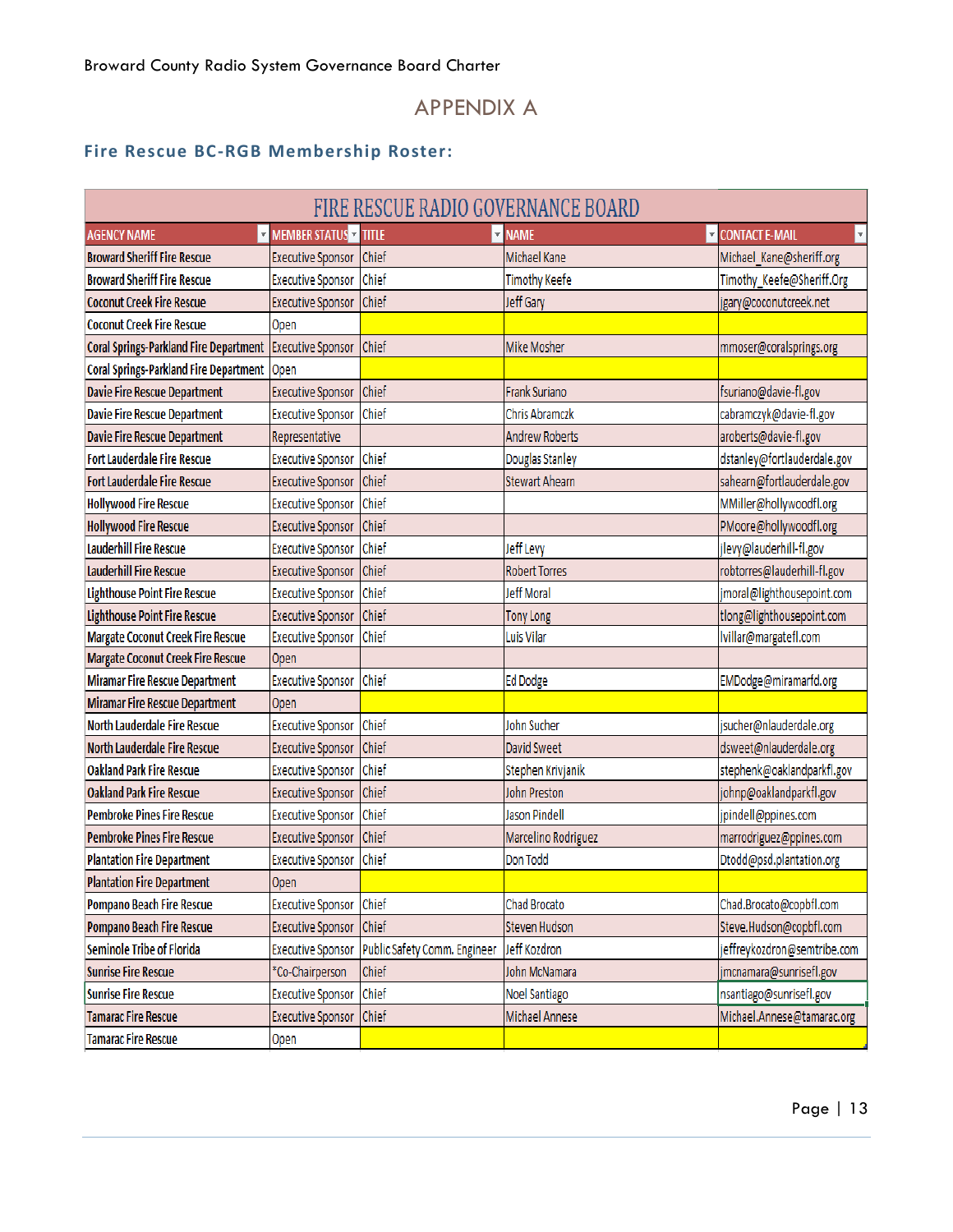# APPENDIX B

## <span id="page-14-0"></span>**Law Enforcement BC-RGB Membership Roster:**

|                                               |                              |                       | LAW ENFORCEMENT RADIO GOVERNANCE BOARD |                                      |
|-----------------------------------------------|------------------------------|-----------------------|----------------------------------------|--------------------------------------|
| <b>AGENCY NAME</b><br>$\overline{\mathbf{v}}$ | <b>MEMBER STATUS V TITLE</b> | Ψ                     | <b>NAME</b><br>$\overline{\mathbf v}$  | <b>CONTACT E-MAIL</b>                |
| <b>Broward Sheriff's Office</b>               | <b>Executive Sponsor</b>     | Lt. Colonel           | Oscar Llerena                          | Oscar_Llerena@sheriff.org            |
| <b>Broward Sheriff's Office</b>               | <b>Executive Sponsor</b>     | Lieutenant            | Joseph Etter                           | joseph_etter@sheriff.org             |
| <b>Coconut Creek Police Department</b>        | <b>Executive Sponsor</b>     | Captain               | <b>Frederick Hofer</b>                 | fhofer@coconutcreek.net              |
| <b>Coconut Creek Police Department</b>        | <b>Executive Sponsor</b>     | Lieutenant            | Henry Cabrera                          | hcabrera@coconutcreek.net            |
| <b>Coral Springs Police Department</b>        | <b>Executive Sponsor</b>     | Manager               | Kathy Liriano                          | kliriano@coralsprings.org            |
| <b>Coral Springs Police Department</b>        | Open                         |                       |                                        |                                      |
| <b>Davie Police Department</b>                | <b>Executive Sponsor</b>     | Lieutenant            | <b>Ed Smith</b>                        | edwin_smith@davie-fl.gov             |
| <b>Davie Police Department</b>                | <b>Executive Sponsor</b>     | Comm. Supervisor      | Jennifer Anton                         | janton@davie-fl.gov                  |
| Fort Lauderdale Police Department             | <b>Executive Sponsor</b>     | Sergeant              | <b>Ivan Doobrow</b>                    | IvanD@fortlauderdale.gov             |
| Fort Lauderdale Police Department             | Open                         |                       |                                        |                                      |
| Hallandale Beach Police Department            | <b>Executive Sponsor</b>     | Captain               | Aaron Smith                            | asmith@hallandalebeachfl.gov         |
| Hallandale Beach Police Department            | Open                         |                       |                                        |                                      |
| <b>Hillsboro Beach Police Department</b>      | <b>Executive Sponsor</b>     | Chief                 | Jay Szesnat                            | jszenat@townofhillsborobeach.com     |
| <b>Hillsboro Beach Police Department</b>      | <b>Executive Sponsor</b>     | Sergeant              | Lou Mastandrea                         | Imastandrea@townofhillsborobeach.com |
| <b>Hollywood Police Department</b>            | <b>Executive Sponsor</b>     | Lieutenant            | Osvaldo Perez                          | Operez@hollywoodfl.org               |
| <b>Hollywood Police Department</b>            | Open                         |                       |                                        |                                      |
| <b>Lauderhill Police Department</b>           | <b>Executive Sponsor</b>     | Asst. Chief           | <b>Allen Seigel</b>                    | asiegel@lauderhill-fl.gov            |
| <b>Lauderhill Police Department</b>           | <b>Executive Sponsor</b>     | Major                 | <b>David Hennessy</b>                  | dhennessy@lauderhill-fl.gov          |
| <b>Lighthouse Point Police Department</b>     | <b>Executive Sponsor</b>     | Commander             | Jack Vaccaro                           | jvaccaro@lighthousepoint.com         |
| <b>Lighthouse Point Police Department</b>     | <b>Executive Sponsor</b>     | Sergeant              | Curt Lai                               | clai@lighthousepoint.com             |
| <b>Margate Police Department</b>              | <b>Executive Sponsor</b>     | Manager               | Gia Shaw                               | gshaw@margatefl.com                  |
| <b>Margate Police Department</b>              | Open                         |                       |                                        |                                      |
| <b>Miramar Police Department</b>              | <b>Executive Sponsor</b>     | Manager               | Jason Campbell                         | jlcampbell@miramarfl.gov             |
| <b>Miramar Police Department</b>              | Representative               | <b>System Analyst</b> | Rodney Francois                        | rcfrancois@miramarfl.gov             |
| <b>Miramar Police Department</b>              | Representative               |                       | Cadet Hugner                           | hcadet@miramarfl.gov                 |
| Pembroke Pines Police Department              | <b>Executive Sponsor</b>     | Captain               | Scott Sengelmann                       | csengelmann@ppines.com               |
| Pembroke Pines Police Department              | Open                         |                       |                                        |                                      |
| <b>Plantation Police Department</b>           | <b>Executive Sponsor</b>     | Manager               | <b>Kevin Grams</b>                     | kgrams@psd.plantation.org            |
| <b>Plantation Police Department</b>           | <b>Executive Sponsor</b>     | Manager               | Suzanne Plunske                        | Splunske@psd.planation.org           |
| Sea Ranch Lakes Police Department             | <b>Executive Sponsor</b>     | Chief                 | James O'Brien                          | chiefsrlpd@srlpdfl.us                |
| Sea Ranch Lakes Police Department             | <b>Executive Sponsor</b>     | Police Officer        | <b>Enrique Torres</b>                  | etorres@srlpdfl.us                   |
| <b>Seminole Tribe of Florida</b>              | <b>Executive Sponsor</b>     | Major                 | <b>Forrest Jefferies</b>               | ForrestJeffries@semtribe.com         |
| <b>Seminole Tribe of Florida</b>              | Open                         |                       |                                        |                                      |
| <b>Sunrise Police Department</b>              | <b>Executive Sponsor</b>     | Chief                 | <b>Anthony Rosa</b>                    | Arosa@sunrisefl.gov                  |
| <b>Sunrise Police Department</b>              | <b>Executive Sponsor</b>     | Police Officer        | David McCann                           | dmccann@sunrisefl.gov                |
| <b>Wilton Manors Police Department</b>        | <b>Executive Sponsor</b>     | Major                 | Kelly Ajo                              | Kajo@wmpd.org                        |
| <b>Wilton Manors Police Department</b>        | <b>Executive Sponsor</b>     | Sergeant              | <b>Biagio Balistreri</b>               | bbalistreri@wmpd.org                 |